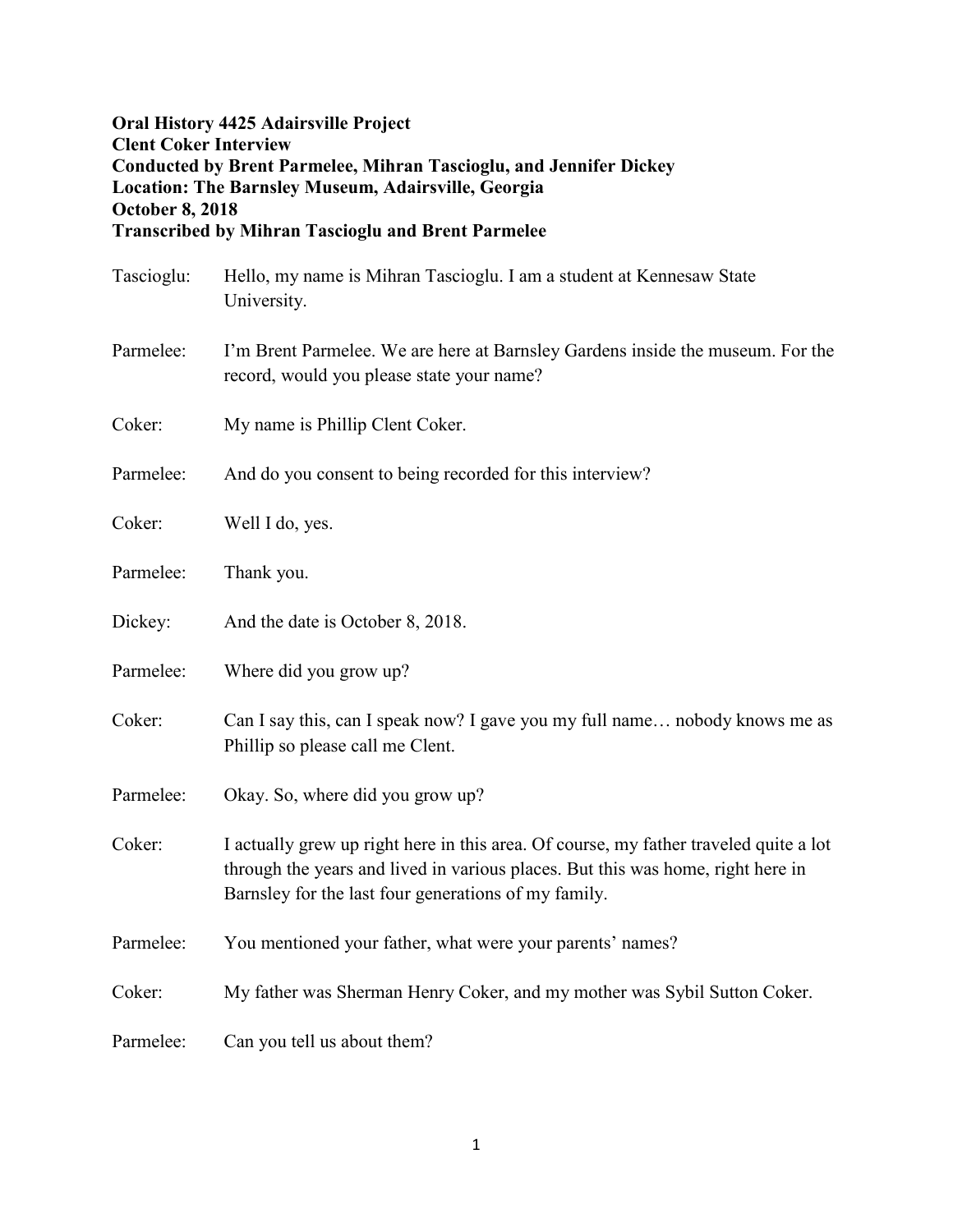| Coker:    | Well, they married in the mid 1930s. My mother, Sybil Sutton before she married,<br>was the great-granddaughter of Payton Morrow, who helped build Barnsley<br>Gardens. My father's family was from Union County; there is a lot of history in<br>their family too.                                                                                                                                                                                                                                                                                             |
|-----------|-----------------------------------------------------------------------------------------------------------------------------------------------------------------------------------------------------------------------------------------------------------------------------------------------------------------------------------------------------------------------------------------------------------------------------------------------------------------------------------------------------------------------------------------------------------------|
|           | So, they married [in refence to his mother and father] and I was the first child<br>born; they moved away. I was actually born down in Covington, Georgia, down in<br>Newton County, but then we moved back to Adairsville. I started school here in<br>Adairsville. I actually finished high school in Lake Orion, Michigan since we<br>moved up there for a few years.                                                                                                                                                                                        |
| Parmelee: | I understand you are a bit of a local historian. What is it like being a local<br>historian in a small town like Adairsville?                                                                                                                                                                                                                                                                                                                                                                                                                                   |
| Coker:    | Well, I have been enjoying it. I spent a lot of my life putting the history back<br>together. Of course, mainly the Barnsley history and my own family's history, but<br>also the history of Adairsville and Bartow Country-Bartow County has always<br>been rich in history and I fell in love with it as a child. So through the years it has<br>been rewarding because I have had a lot of folks come to me wanting to know the<br>history of their families and about Barnsley. We have had a lot of good guests<br>through the years that have enjoyed it. |

Parmelee: Do you do a lot of family research and history for other people?

Coker: Not for other people, I do it for my family and for the Barnsleys. I fell in love with the Barnsleys as a child. One of my great grandmothers was born right here in the historic area. She is the one that got me involved in all this when I was a little boy—her and some of my great aunt and grandmother. They would tell me stories while we sat by the fireside on cold winter nights. I would listen to stories. That used to be a favorite pastime in this house. It was great entertainment for me. And I just loved it. I would stay right by her, and I was all ears listening to everything they could tell me.

> As time progressed, I become more and more obsessed with it. I really wanted to put this story back together. I started researching at a young age. My family was so close to this family [the Barnsleys] for four generations. Later on, when the last of the Barnsley blood passed away, Ms. \_\_\_\_\_\_\_ \_\_\_\_\_\_\_\_\_\_\_ held an auction and sold this place [in reference to the Barnsley]—including all of these heirlooms and artifacts. My family purchased quite a lot of said artifacts. As I began growing up and getting deeper into this project, they had these things to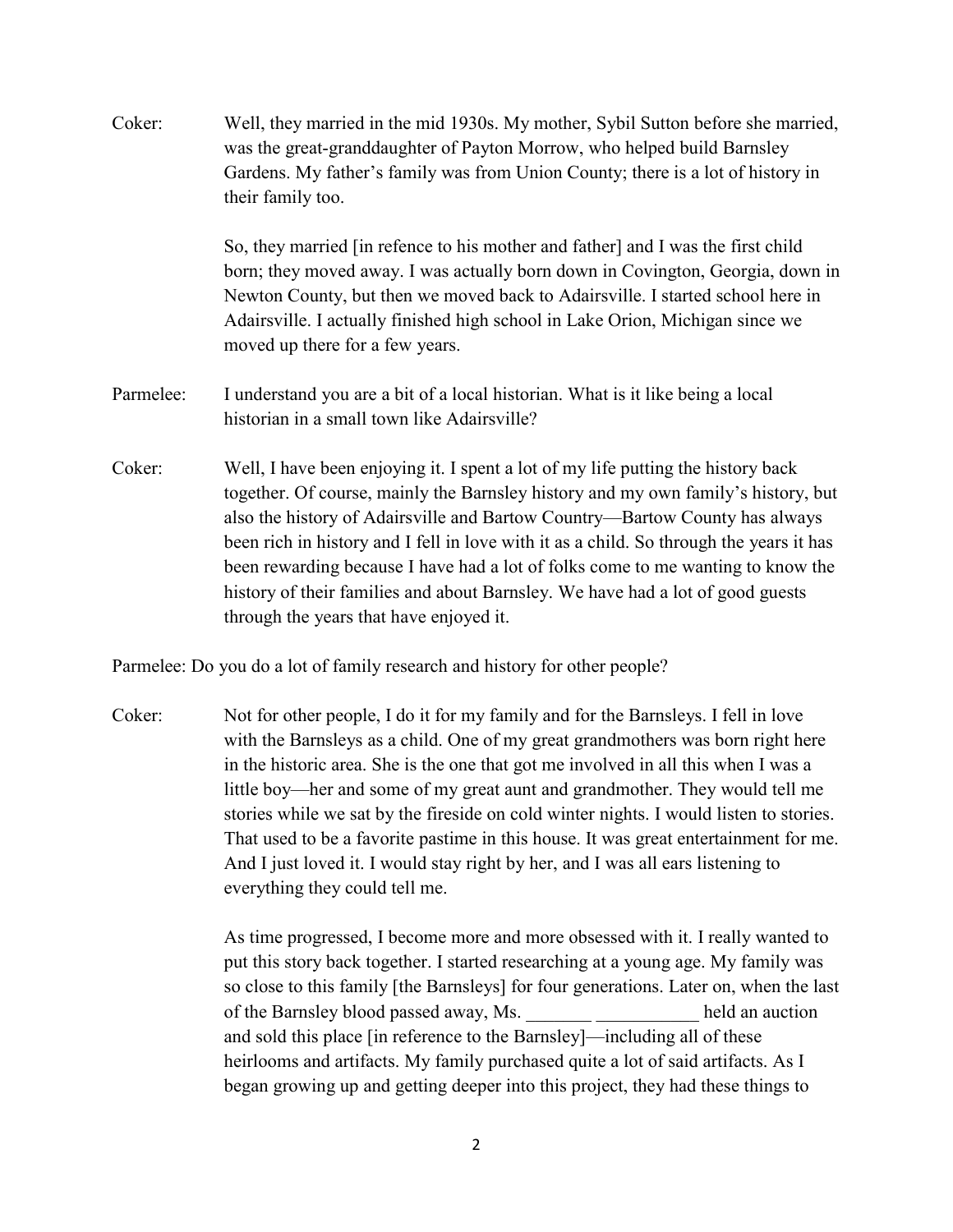|           | give me to get started. I would later spend years collecting things from other<br>people who attended the auction here in the 1940s.                                                                                                                                                                                                                                                                                                                                                                                                                               |
|-----------|--------------------------------------------------------------------------------------------------------------------------------------------------------------------------------------------------------------------------------------------------------------------------------------------------------------------------------------------------------------------------------------------------------------------------------------------------------------------------------------------------------------------------------------------------------------------|
| Parmelee: | You spoke about a family connection to the Barnsleys. Was that based upon<br>location or did your family know the Barnsleys well?                                                                                                                                                                                                                                                                                                                                                                                                                                  |
| Coker:    | I suppose it was location. Actually, one of my great-great-grandfathers had<br>worked with Barnsley in his shipping empire in Savannah.                                                                                                                                                                                                                                                                                                                                                                                                                            |
|           | My family came up and got involved in the Cherokee Land Lottery in North<br>Georgia. Barnsley later followed several friends who came up here and got<br>involved in this lottery such as Mr. Henry William Stiles, who later established<br>Stilesboro nearby. Charles Wallace Howard at Kingston. My great-great-<br>grandfather, Payton Morrow and several other people. The area started to grow.                                                                                                                                                              |
|           | Godfrey Barnsley later came and invested in the land lots. Some people were<br>willing to sell the land lots. Actually, what happened was our government made a<br>deal with the Cherokee Indians for their land north of Atlanta. They [the U.S.<br>government] took their lands and divided them up into land lots, held a big land<br>lottery here with 54 land lots of 160 acres each.                                                                                                                                                                         |
|           | Our families came in, people came from all over like the Carolinas and especially<br>people from the lowlands, where it was so hot, and they wanted to get out of the<br>lowlands and wanted to come up to the cooler mountains. But some of them were<br>willing to sell; it was a tough trip up here, about three weeks from Savannah.<br>Some were willing to sell later since it is pretty rugged up here. So Barnsley came<br>and bought land lots from those who were willing to sell. He would, finally, at<br>one point his land would engulf 8,000 acres. |
| Parmelee: | That's a lot. So, we are here at the Barnsley Gardens, what role do you have here<br>at the resort and the Barnsley Gardens in general?                                                                                                                                                                                                                                                                                                                                                                                                                            |
| Coker:    | Well, I am the Barnsley author and historian. I am also the museum director. I<br>actually established the museum here with artifacts I collected through the years<br>that went through the auction-not only from my family but through other<br>families who purchased the artifacts at the auction. I tell people I am the author,<br>historian, museum director, ditch digger, and bottle washer. We've had to do it all<br>to restore every little bit of this place.                                                                                         |
| Parmelee: | Within that role, what is a daily routine like here at the museum?                                                                                                                                                                                                                                                                                                                                                                                                                                                                                                 |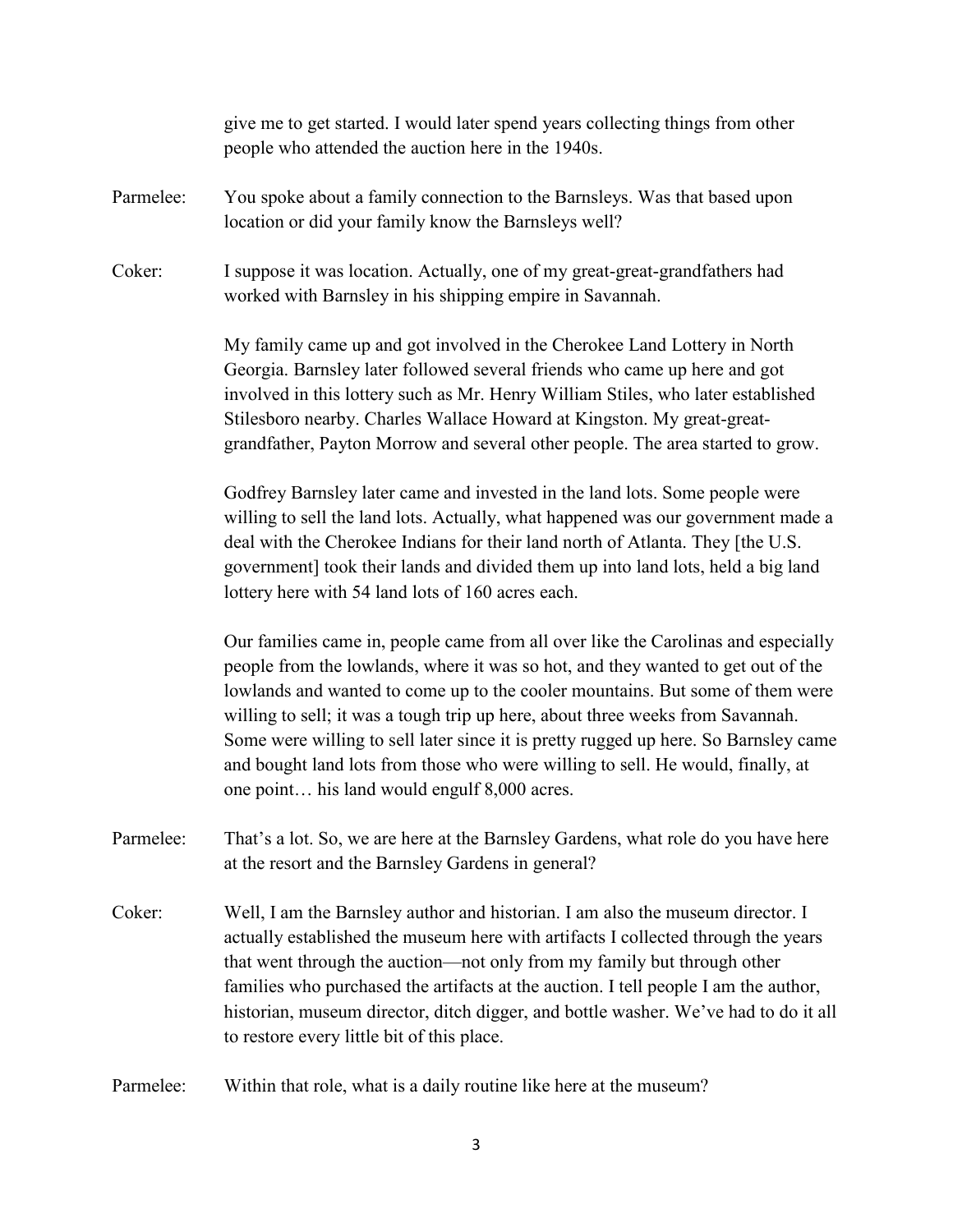Coker: The museum opens at nine in the morning and closes at five in the evening. We have a lot of guests coming through who want to see a little bit of the story here and a little bit of the story there and to visit the museum and grounds.

> We do have some of the original gardens left. We have a very old garden right out in front of the museum here. The boxwood partier has been standing here since before the Civil War. (10:09) We are happy we have been able to save that one. People come to visit the estate and to visit the resort we have established here.

- Parmelee: How has the estate contributed to Adairsville, overall?
- Coker: I think it has benefited the city of Adairsville and the entire county because of... since we have the resort going, a lot of guests come in, we do a lot of cooperate business, we had over 60 weddings last year. We have several amenities such as horseback riding and clay shooting; we've been growing for the past fifteen to twenty years. And it has been good revenue for the area and for the county. It's actually brought a lot of tourists to the area.
- Parmelee: It is very clear that your expertise is in Godfrey Barnsley and the Barnsley Estate. Can you tell us a little about that?
- Coker: Yes. It is such a complex story. I could get wound up and we would be here all day. I've always said it's a thousand stories within a story surrounding four generations of the family. It's one of the greatest love stories in the Old South. The adventures of building a family empire in the heart of an Indian wilderness, strong women in every generation, especially during the Civil War, and prize fighting and bootleg whiskey the Great American Depressions, and even one murder. All the stories are here, and yet the saga is true.

And [pause]… but it has the origin of the story is from young Godfrey Barnsley, born in England in 1805. He grew up and became interested in the cotton and shipping business; Great Britain had the largest cotton mills in the world, but they did not have the cotton, and they had to depend on us for the cotton, but it was a slow process in shipping. So, young Barnsley had a dream of establishing a better shipping operation. When he was eighteen years old, he worked his way across the sea to Savannah, Georgia—big shipping port, cotton capital of the South. He went to work as a clerk for a large shipping broker. Within a few years, they made him a partner in the business; within about fifteen years, Godfrey Barnsley was considered the wealthiest sea merchant in the South. He shipped cotton abroad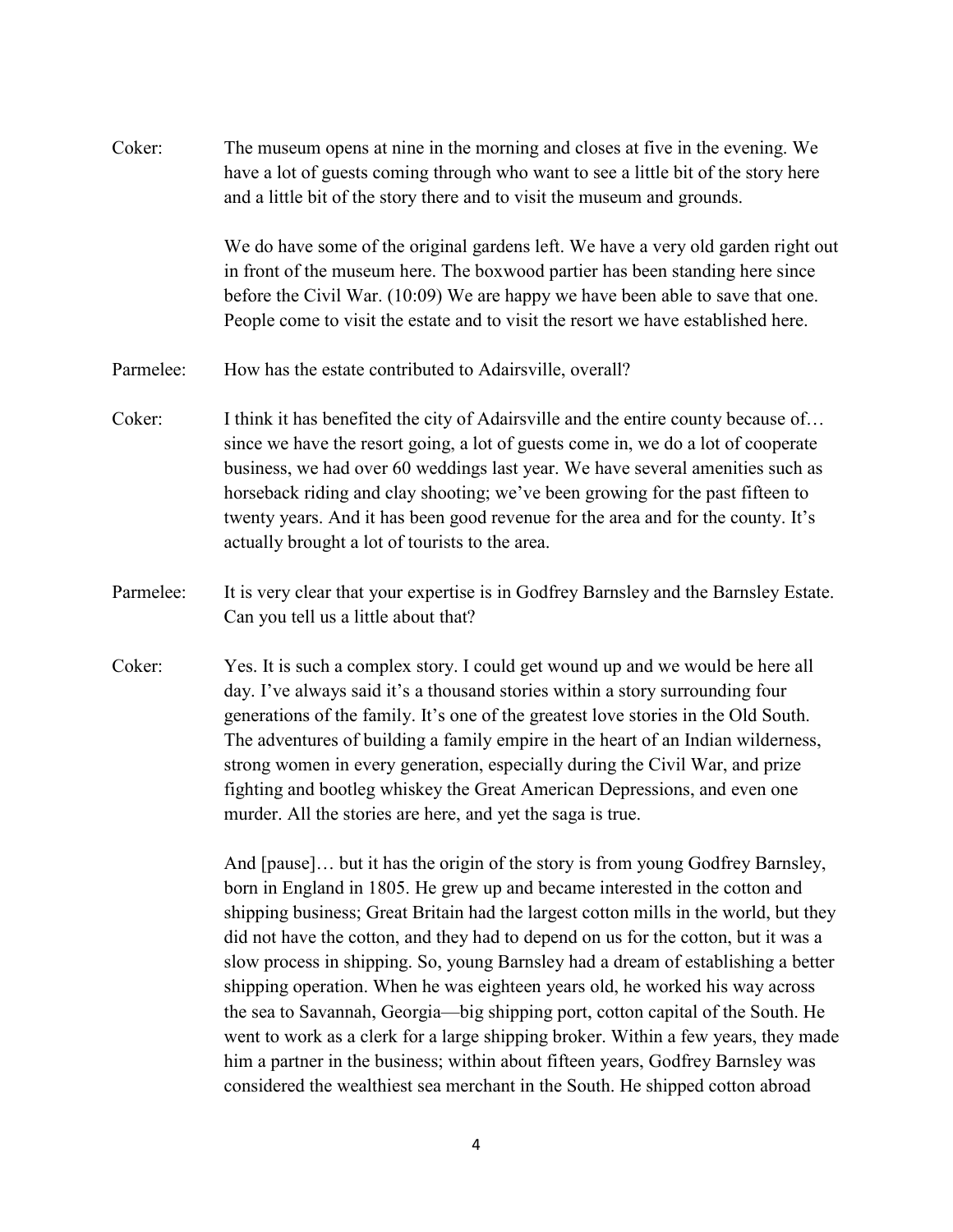and brought European goods back to this country. He didn't grow cotton, he didn't have a cotton plantation, but he shipped it and he could do it much faster than others. He amassed a fortune and became highly recognized for his honesty and integrity. The President of the United States appointed him vice-consulate to three foreign nations. Although he never became an American citizen, he started so much trade between us and those countries.

In Savannah, he married into the well-known Scarborough family. Scarborough Castle is still standing in Savanah—today, it is known as the Ships of the Sea Museum.

He always wanted to build his wife Julia this estate [Barnsley Estate] that he planned for her. There is a real story behind this estate. It is a certain type of estate that was rare at the time; I have chapters in my book [*Barnsley Gardens at Woodlands*] on that.

Then they finally came up and got involved in the [Land] Lottery in North Georgia, our families that is. Barnsley came later, bought land lots and started building this estate. He would later bring trees, plants and shrubs from the four corners of the world and set them out here. He built an Italian-villa style house that was completely different. The house had modern plumbing even before the Civil War. So, he had a real vision here. Even though we have only saved a small portion of the estate today, it still echoes with his vison.

- Parmelee: So, the estate has changed hands many times and has gone through difficult situations. Can you tell us about some of the difficulties that have happened here with the estate?
- Coker: Yes. Four generations of Barnsley lived here, but the last of the Barnsley blood passed in 1942. That was the granddaughter of Barnsley—[insert name here]. Her and her mother had been through times of struggle trying to build the estate back up after the Civil War because 29,000 troops camped on the land. It was ransacked. Most of the buildings were not burned, but it was left with a hundred starving people, and it was the women that saved them. That's quite a story.

After that happened different owners had the property. Because Miss Addie died, they auctioned the place off and sold it. All its heirlooms and everything that was left. My family purchased quite a lot of that, and I knew other people that did. And so, I went to work at a pretty young age to try and collect these things back that were owned by the Barnsleys. I ended up with quite a collection hoping that someday we could restore it back.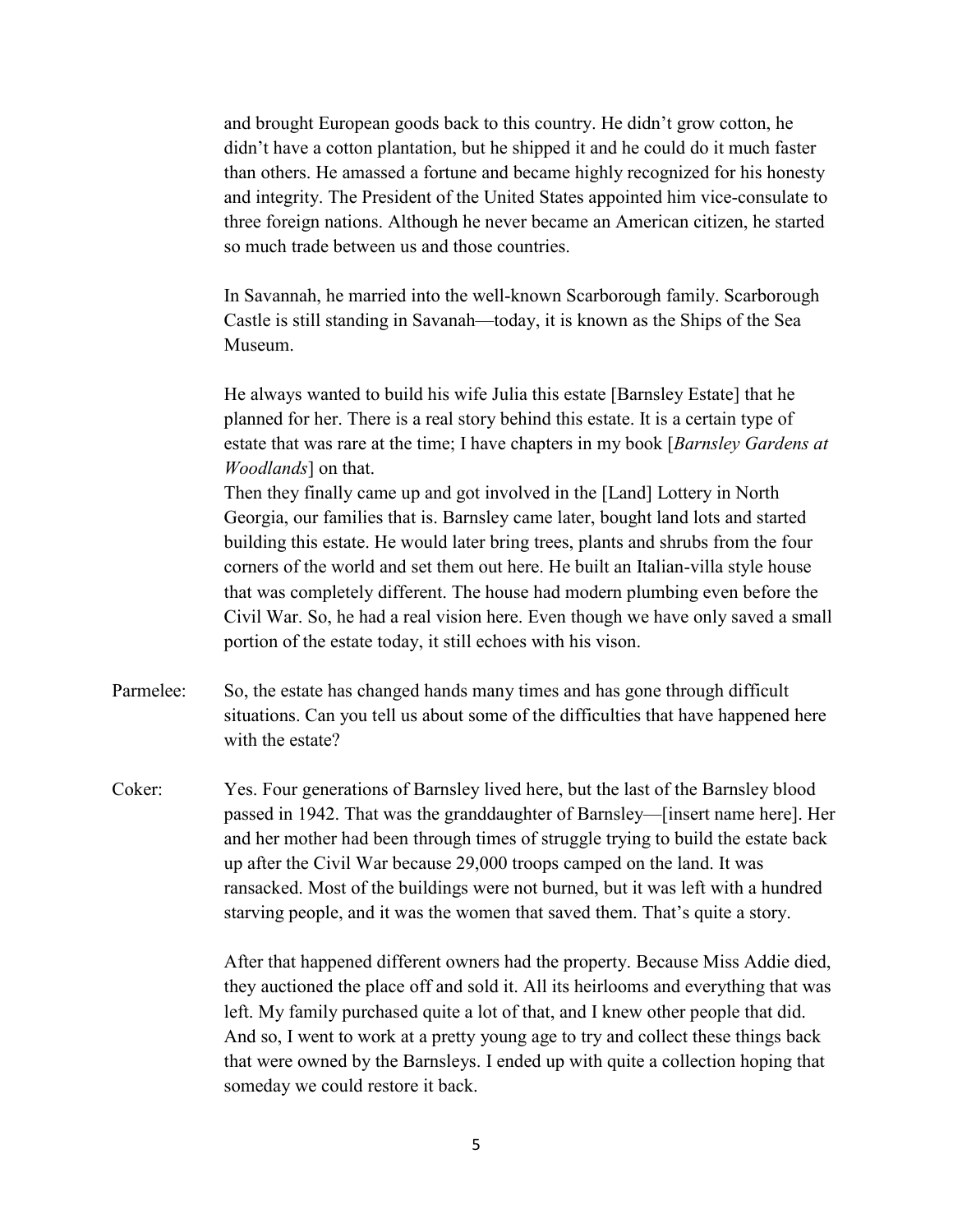But after the auctions was held, two different owners had the property down through the years until 1988. The last owner, a poultry farmer here, tried to keep it all going. It was a huge task. There was a lot of gardens, a lot of land and he became plagued with vandals and other things. He later decided to just padlock the gates, lock it all off and operate his farming business. From that time on, all the way up until 1988, it became quite grown up here—there were a lot of buildings covered with vines and other things. But he finally decided to sell the property in 1988. He put it on the open market and advertised it.

Prince Hubertus Fugger of German, from the well-known Fugger family of German, purchased the last 13,000 acres and what was left of the estate. I met with Prince Fugger's attorneys and then with him. I pleaded with him to save the estate. Poured my hear out to him about this beautiful story and why I wanted to save it. Prince Fugger began to see it, but also he had always been interested in out American history; he had read books from the Civil War and had an interest. He and his attorneys decided later we should try to clean up the estate and restore what we could.

And so, we went to work in 1988. It took several years to clean out the buildings and clean up the grounds. We brought in a wonderful horticulturalist in 1990, Steve Wheaton from Pennsylvania, who turned out to be a blessing for us. He taught me a lot about how we had to save these historic gardens. We have a few… we have the boxwood partier out from that is very old—original. We have the bog garden right below, the conifer hill, different areas so we have saved at least a small portion of what Barnsley had. At least now, we have extended the Barnsley dream into the 21st Century.

Parmelee: So how did you feel about this place being turned into a resort?

Coker: Well, I like it. We realized and Prince Fugger began to realize to make it profitable there needed to be other amenities here to make it work financially, especially with the cost of things today.

> We were getting a lot of investors and things were coming up good. [ ? ] decided to build a resort. We talked about it. Of course, I had said, if we do it in good taste, it will work well. But I recommended that we always bend the project around the history and the historical theme, the real charm of the place—and we did that. The historic area is still sitting here with the ruins and the gardens and so forth for people to see. But we also have the resort, the golf course, a village over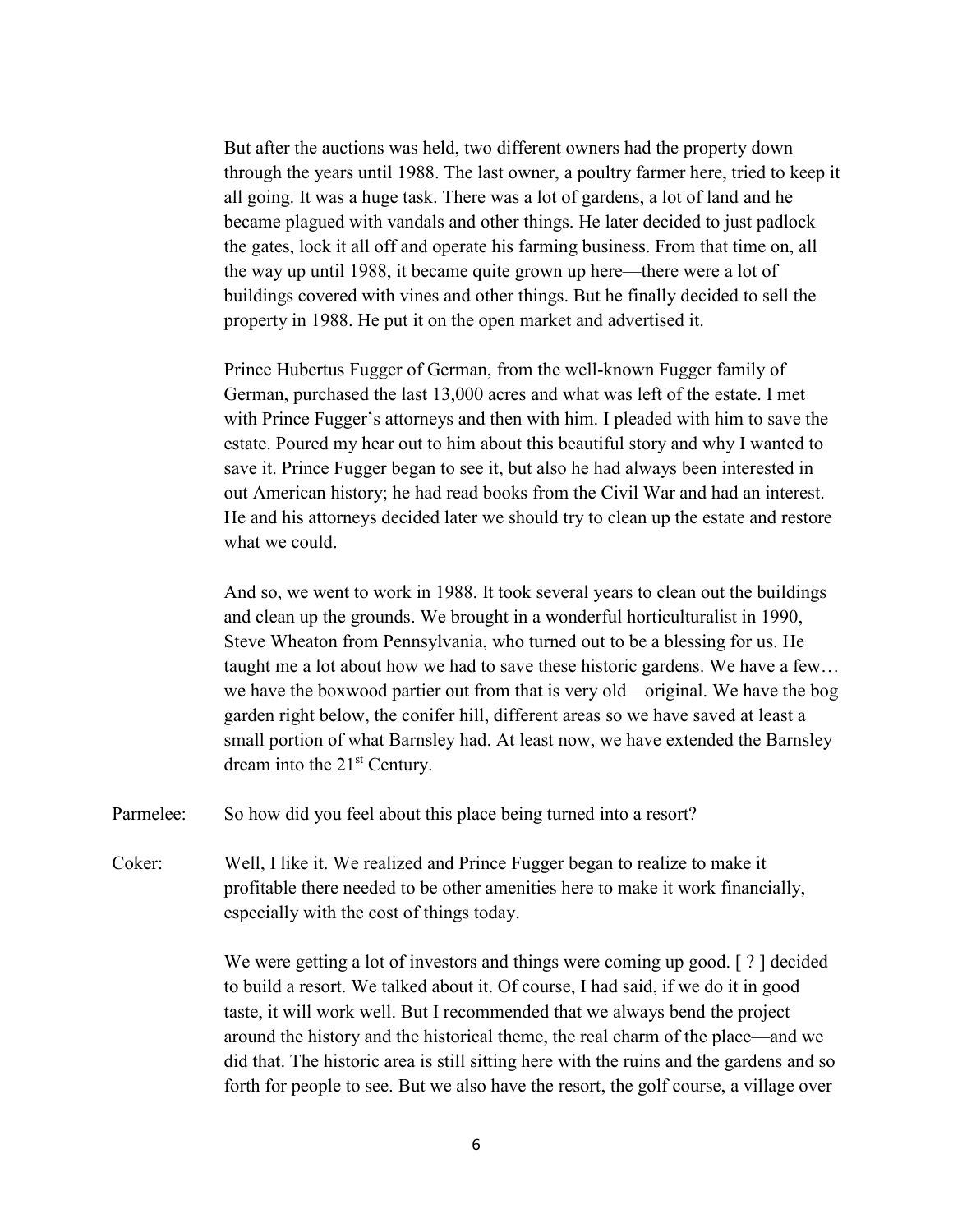there, cottages—tying it back to the same plans that Barnsley was following in the 1800s when he was building this estate.

Now, we just build the New Georgian Hall and the new inn. We do a lot of corporate business here. Companies come in, hold their meetings, enjoy visiting the estate, taking part in the amenities. We have two restaurants on the property, and we're still growing. Now we have the Spring Bank Estate right below us where we have shooting clays, hunting and so forth.

In 2005, Prince Fugger sold the estate to the present owner Mr. Julian Saul. He has added more amenities and purchased additional land just south of the property. Now, we are up to about 3,000 acres.

- Parmelee: If you were able to follow your lifelong vision for this place, in terms of conservation, for this place, what would that look like?
- Coker: Let me see if I understand that completely, please say that again.
- Parmelee: If you were able to do your personal conservationist dream here, what would that look like?
- Coker: Well, I would like to continue with… we do have a few buildings I would like to see restored. We have the log barn in the lower gardens, and now we have horseback riding there. We have a farm zoo and things like that. We have restored most of the old buildings, but I would like to be sure we continue to preserve the history here. It is such a colorful estate and story and it is truly a historic treasure of antebellum America.
- Parmelee: Changing subject a little bit here, earlier you talked about a key factor here being strong Barnsley women. Can you tell us a little bit about the Barnsley women and their story?
- Coker: Alright, yes. In every generation it seemed to be the case. First of all, first Julia, Godfrey's wife. They had married in 1828. Julia had eight children by the time she was thirty-two. Big family quick. So, she was a strong woman, seven children were born in Savannah the last one up here in the wilderness. She died within a few months. Two children died in infancy. One son disappeared in China, so five children grew into adulthood. So, she was very strong and she loved the estate, but she had a lung ailment before Godfrey brought her here. It wasn't easy living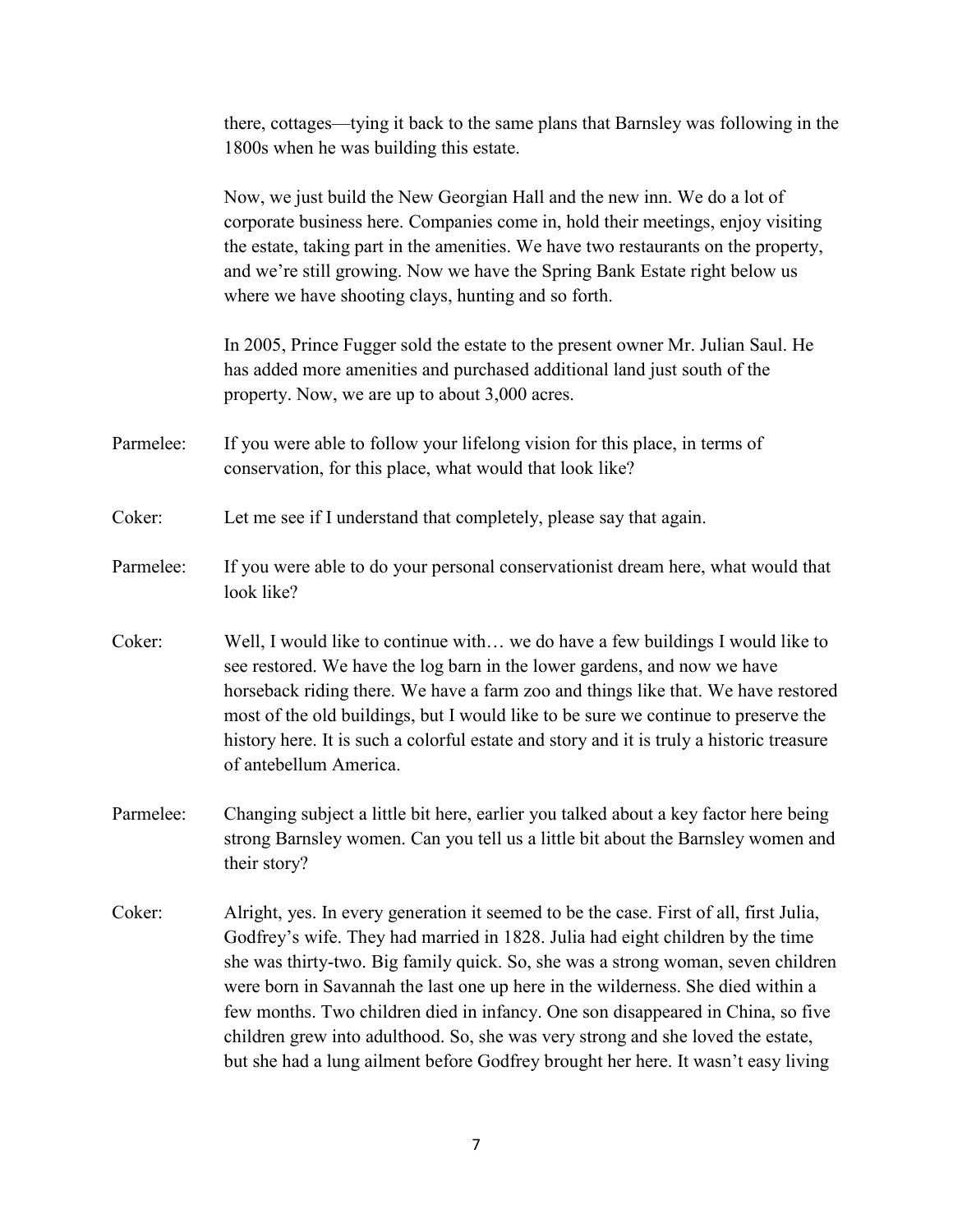down in the extreme heat of the lowlands. Yellow fever mosquitos and whatever, and so that is one reason Godfrey wanted to get her out.

But it is such a touching love story. I do have the last letter she wrote to him in 1844. He was out in New Orleans setting up a new office. He had to travel a lot since his business was growing. She was pleading with him to return to the wilderness, that is what they called it here [at the Barnsley Estate]—and it truly was a wilderness.

During that time, she had become lonely, although there were a lot of workers here, and there was a lot going on. She complained that she felt fully cheated that year, for it had been eight months since she had the pleasure of seeing him. He wrote back and told her to give him a little longer. He would have the new office setup in New Orleans, and they could enjoy setting up their castle together. But before he got back she was taken back to Savannah to be under the care of her original doctor. Godfrey sailed back as fast as he could, and she had just passed.

It's a very touching love story. He wasn't going to complete the estate later since Julia was gone. He had strong dreams of Julia, and she was pleading with him to finish the estate in the dreams. He informed our families, and my family was involved and Mr. Conley, who was here, to have more bricks burned immediately, and they were made right here on the property.

Julia and I are going to complete the estate just as we planned—[the way Mr. Coker said this was as if he was quoting Godfrey].

He would spend the rest of his life trying to do that. He never remarried, and it's such a love story.

Then, it is the daughter Julia, who took over at that time, just prior to the Civil War. She becomes the real kingpin or the "Strong Scarlett" during the war later when the estate is raided by Union troops, and although the army was ordered by General James B. McPherson ordered the place spared because Barnsley was not an American citizen. The place was so beautiful and outstanding. He ordered the estate spared and that the army could take food supplies, but that was it.

As McPherson moved on the next morning, a few hours later, about a thousand troops and some stragglers joined in—we had a lot of stragglers following the armies—that was a very turbulent time—the railroads had been destroyed by General Sherman's Army of the Cumberland.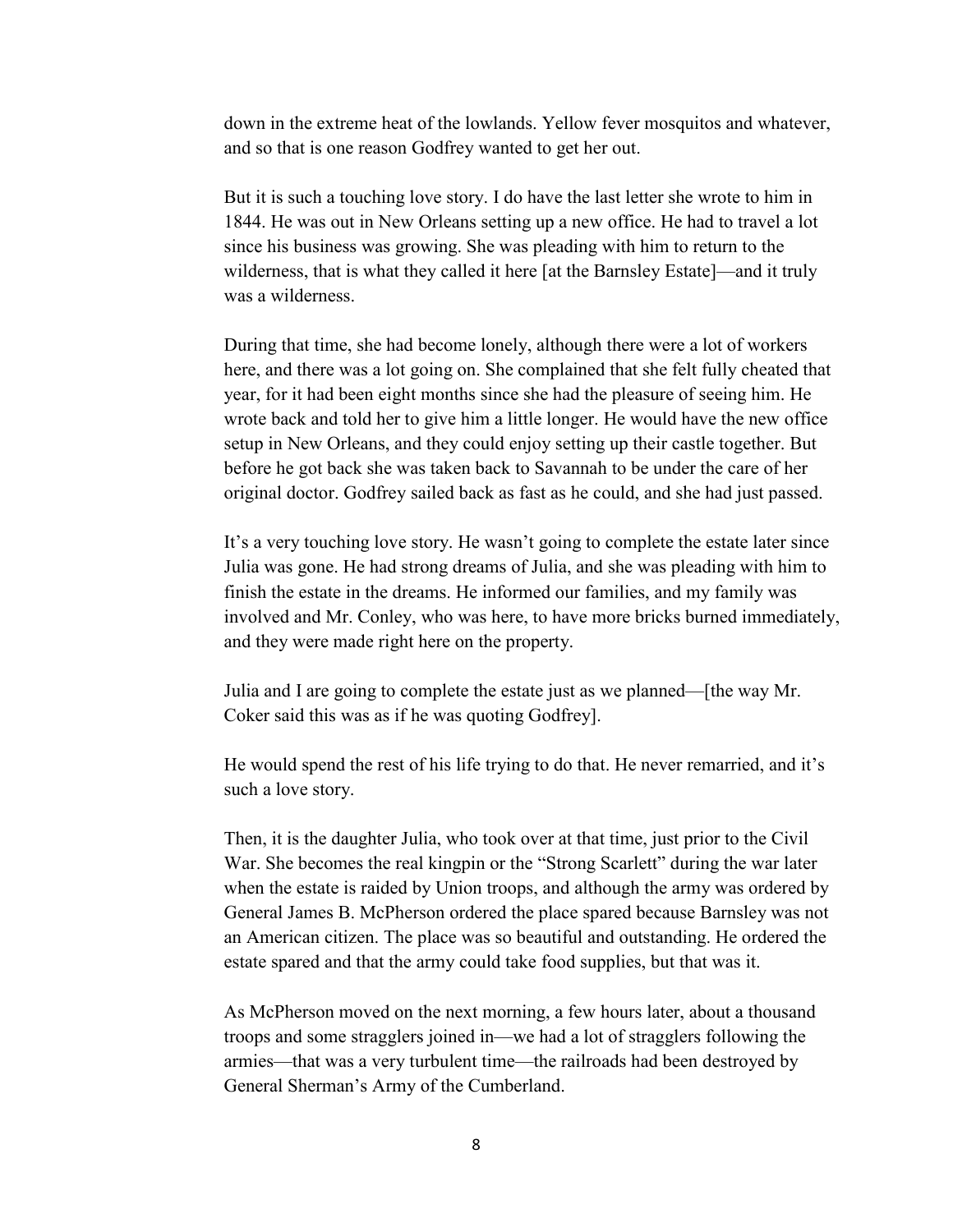The strong women are trying to keep things going. She is expecting a child who later becomes little Addie, whom I spoke of earlier. Even in that condition, she steps up to the plate with the mentality of, "we are going to survive, and we are going to do it together." She led the women and children into the woods and the hills and taught them survival—how to dig roots from the woods and whatever.

So, her daughter Addie grows up like her mother. Addie is a strong woman. She goes through a lot in her life because she grew up during the southern Reconstruction era when the South is still struggling to build back. She married a chemist from Pennsylvania in 1897 and quite the story of how he worked his way in here. But he was a brilliant man. He was the one who started out bauxite mining here in this county—bauxite ore to make aluminum. He married Addie, and they had three children, Preston, Harry and Julia—and that is another story and quite a story.

So, they were the last one to live here with their mother. There was a tragedy in the family, some land baron stepped in between the brothers and caused a lot of… there was a lot of outside interference pulling the brothers apart. Finally, Preston, who was in charge, became known as K.O. Dugan a prize fighter, shot and killed his brother Harry here—mostly caused by greedy people who got involved.

- Parmelee: The Barnsley Estate has had some tragic occurrences with natural disasters, can you tell me a little bit about the natural disasters and the impact they had on the estate?
- Coker: Well, yes. The first real one was in 1906 when a tornado came through when Addie Saylor and her family were living in the manor. The roof was blown from the house. Several attempts were made to put it back but the family was still struggling financially and economically from the war. Something always seemed to happen, so they never restored it. Through the years, it just fell into ruin. Finally, it grew up into a forest inside the house so when we started restoration in 1988, we had to cut the trees out before we could start securing the walls or whatever.

Other disasters, of course…. I always say that wars, storms, and depressions took their toll. There was a lot of happiness here, a lot of good things. It is a place of bountiful joy, a great love story but also some tragedy and… through the four generations.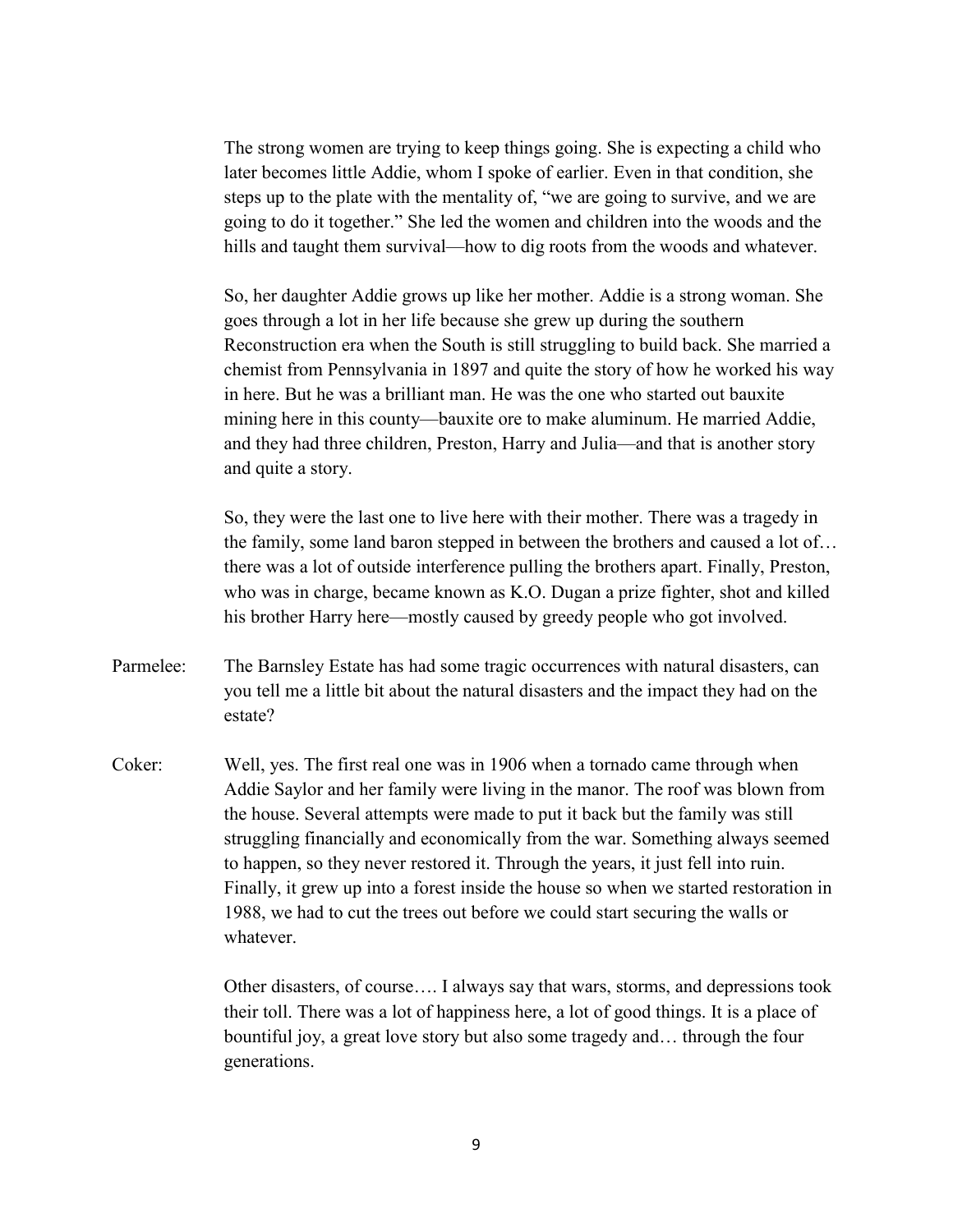- Parmelee: If there was one favorite story you had concerning Barnsley, the Barnsley family, or the estate, what would that favorite story be?
- Coker: That is hard to say, there are so many beautiful stories.

I, of course, think the story of Godfrey coming into the wilderness and bringing all these things and establishing all the gardens. I still have stacks of letters, nothing but listings of plants he brought in from all over the world—some of the trees he brought in were hundreds of years old when he brought them in. Cedars of Lebanon, like you read about in the Bible, Redwoods, Lentons, Cunning from Scandinavia (sp). And the list goes on and on. That was a very colorful story of him coming in, in fact most people in those days had no earthly idea of what that man was up to. He really had a vision, a dream. That's a favorite story.

But also, I enjoy the great love story of Godfrey and Julia. The story of General McPherson camping on the grounds and offering to spare the estate.

The…I guess the strongest story is the daughter (Julia, daughter of Godfrey), after the invasion of the Union army, her life here and all the things she went through trying to save the estate and right on through her daughter Addie.

- Parmelee: What impact did Barnsley have on a young Adairsville? What impact was there?
- Coker: Well, when he came in Adairsville—and my family too from the lottery— Adairsville was a small settlement at the country line of Bartow in Gordon Country. It was established by a half Scottish half Cherokee family. The main town at that time was Kingston down below us—later that became a big railroad hub in 1845. They gradually worked the railroad up through 1847-48 up to where Adairsville is now and up to Chattanooga in 1850. But they saw the need of moving Adairsville, actually to the railroad.

It really had an effect because Barnsley brought in things from all over the world, and there was always a lot work here. He raised fine show horses and had large orchards and vineyards. He was involved in a lot of things, so people could find work up here. My grandfather, as a young man, worked with Barnsley here, as did my great-great-grandfather on both sides of my family. It brought revenue to the area in those days. Later, Barnsley would be involved in making a lot of peach brandy here. So, a lot of things happened here that was good for the economy of ol' Cass County that later became Bartow in 1861.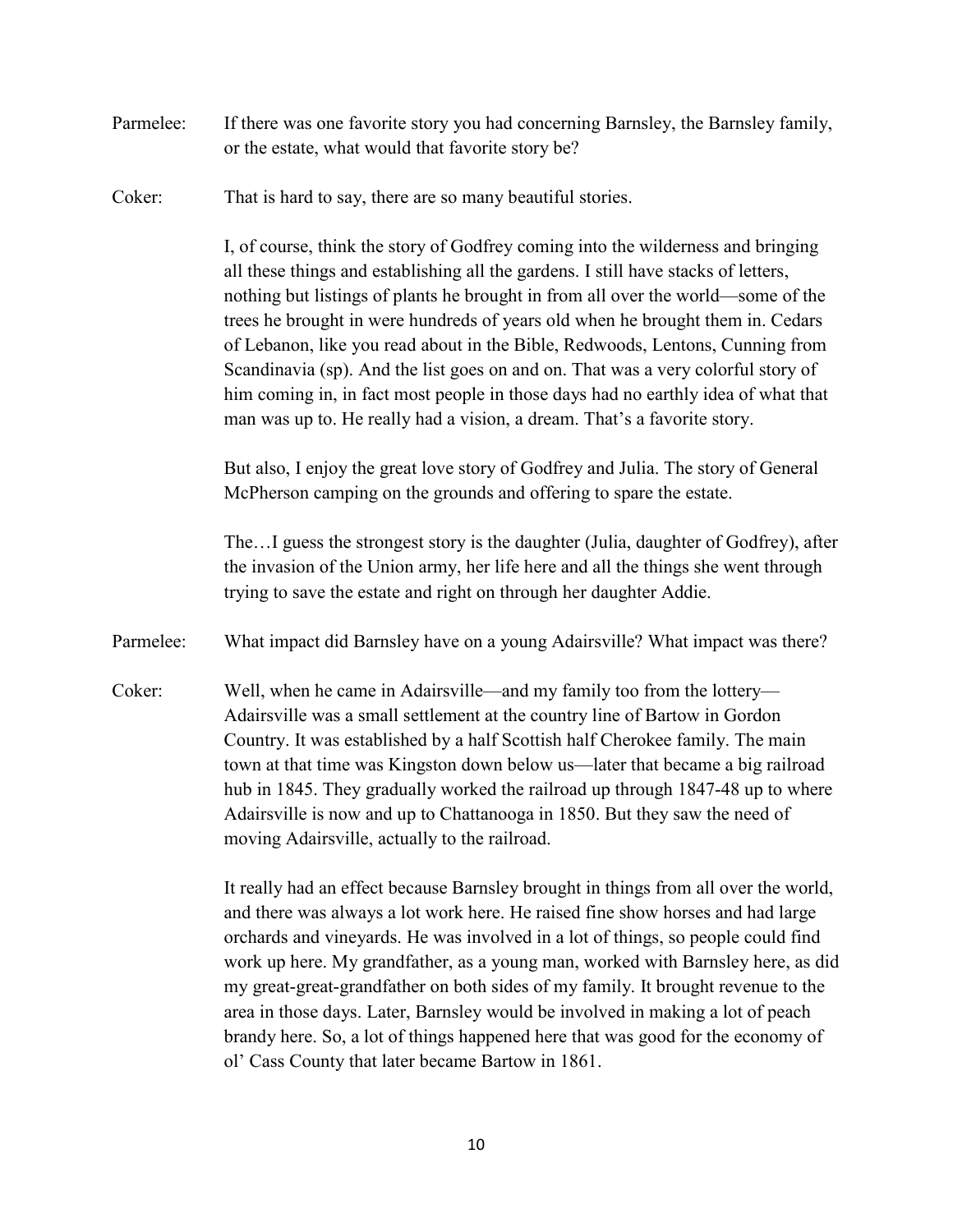- Parmelee: I think the story of Adairsville is really the story of how this small town had been consistently part of or close to the main transportation hubs to the region. How has that sort of thought process impacted the Barnsley Gardens and the Barnsley Estates?
- Coker: That's exactly right. You see, we brought the railroad up to Kingston in 1845 and gradually worked its way up, as I mentioned earlier. Adairsville became quite a hub too. For example, Adairsville had the first flour roller mill. Adairsville, established by Mr. James Madison Veach and the Veach Home that is still standing there.

As the years passed, being on the railroad, it became a big peach center. Godfrey Barnsley brought all the peaches in the old days. But then, more and more people got involved in it. You know, Adairsville was penned as the Peach center of the world for a time. I can remember, even when I was a boy, peaches were shipped out from the warehouses in Adairsville on the railroad. You couldn't drive down any road in the country here without seeing peach orchards. Today it is hard to see a peach tree. As the years passed, the weather changed, the weather pattern, fruit flies, different things happen—a lot of my family was involved in peaches.

But then also, the chenille —the chenille bedspread business. That became quite a lucrative business here through the years. That would eventually, basically, turn into the carpet industry. They made the little cotton rugs and finally Dalton, they started turning into carpet and so forth.

A lot of things happened in Adairsville in those days. It was really... really contributed to the growth of Adairsville.

- Dickey: Mr. Coker, could you tell us a little bit about the building we are in right now? Specifically, the history of this building and the last time anyone lived in this particular building.
- Coker: Okay. This house was built in 1842; it was built before the big manor. He built the houses around it, and this is the kitchen wing [the room in which the interview took place]. They needed that. They had workers and a lot going on before they built the manor. The big left-wing used to be on the other side, the cottage was torn down in the 1970s. This house became the kitchen house, you can notice here the huge stove—a very rare piece, one of a kind. Godfrey Barnsley designed it and had it brought over from Liverpool, England. It has the cooking capacity for 100 people or more—something that was very unique for the day and age.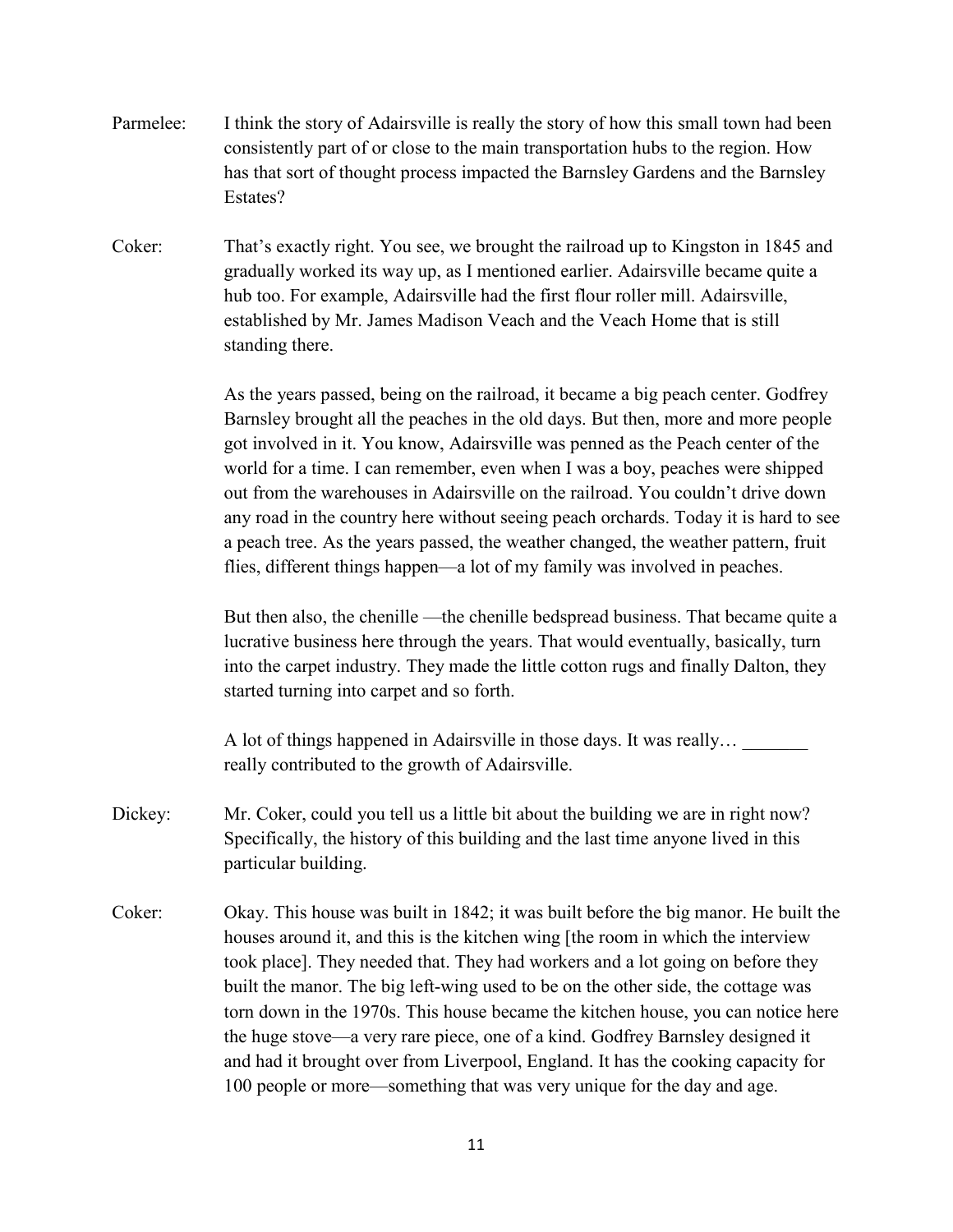Down through the years, the family was here in this house and on down to the Saylor family. Four generations lived in this house. Right on through to the Saylor brothers (Harry and Preston).

Ms. Addie died in the 1940s, the granddaughter here, she had lived in this house. In the meantime, a storm had taken the roof of the manor and they moved into the kitchen wing. So this became the Saylor home after that. Ms. Addie lived here until her death. After it was sold in auction, two different owners lived in this house up until 1988. Mr. Arrow Mcchesky, the poultry farmer, lived here until he sold the property in 1988.

- Parmelee: I think the other thing that puts Adairsville on the historical map is the Great Locomotive chase. Have you ever studied anything about—
- Coker: Well yes, I have. Of course, I know about it. I know Mr. Joe Head who wrote a book on it and did a good job. That is a real outstanding story and I was happy to see when they finally restored the old *General*. I was in Adairsville when they first came through with it on the  $100<sup>th</sup>$  anniversary. The governor was... [ ? ] so that started the great locomotive chase festival, and now it has been here fifty years. But that is the very colorful story being stolen back and forth all the way up to Chattanooga.
- Parmelee: Why do you think the Great Locomotive Chase has become such a local phenomenon?
- Coker: Well, because it was so different. The Union soldiers that stole the train down in Kennesaw and brought it through and the Confederates was just not gonna have it, so they stole it back. That happened several times up and down the track—even chasing it on a hand operated car. All of those things add up to a very colorful story. We are not talking about two or three miles, we are talking about sixty or seventy miles of this back and forth. It's a very colorful story. That is why Walt Disney filmed a portion of it years ago.
- Parmelee: Well, Mr. Coker, I would like to thank you very much for your time. I suppose my last question is if there was one thing you would like recorded for posterity, what would that be?

Coker: Concerning the Barnsleys or…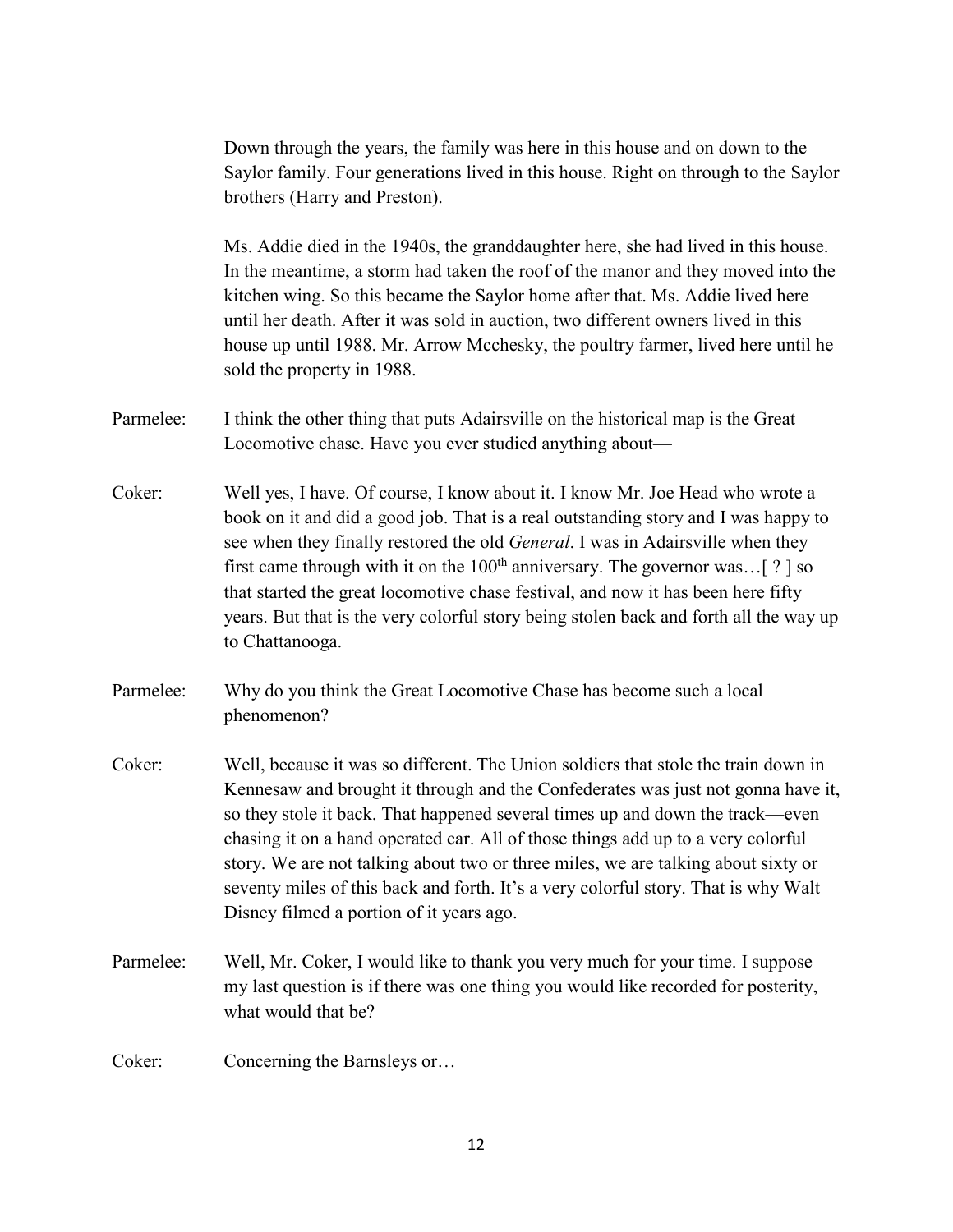- Parmelee: Concerning the Barnsleys, concerning yourself. What is the one thing you would want to be sure was recorded for historical sake?
- Coker: To make sure the beautiful history of rural Georgia, North Georgia, but especially Bartow County is preserved through the years. I am happy now that has happened. Many years ago, I was hoping to see a historical society established, maybe a museum. Now we have the Bartow History Center, and they are doing a wonderful job. We have so much here in this county, and I would like to see that preserved… and the Barnsley story. That is why I have worked so hard on it throughout the years. Of course, through my writings and books and so forth, the Barnsley story will be preserved, to a point. I would like[pause] to see it preserved for future generations.

[Tascioglu, Parmelee and Dickey thank Coker.]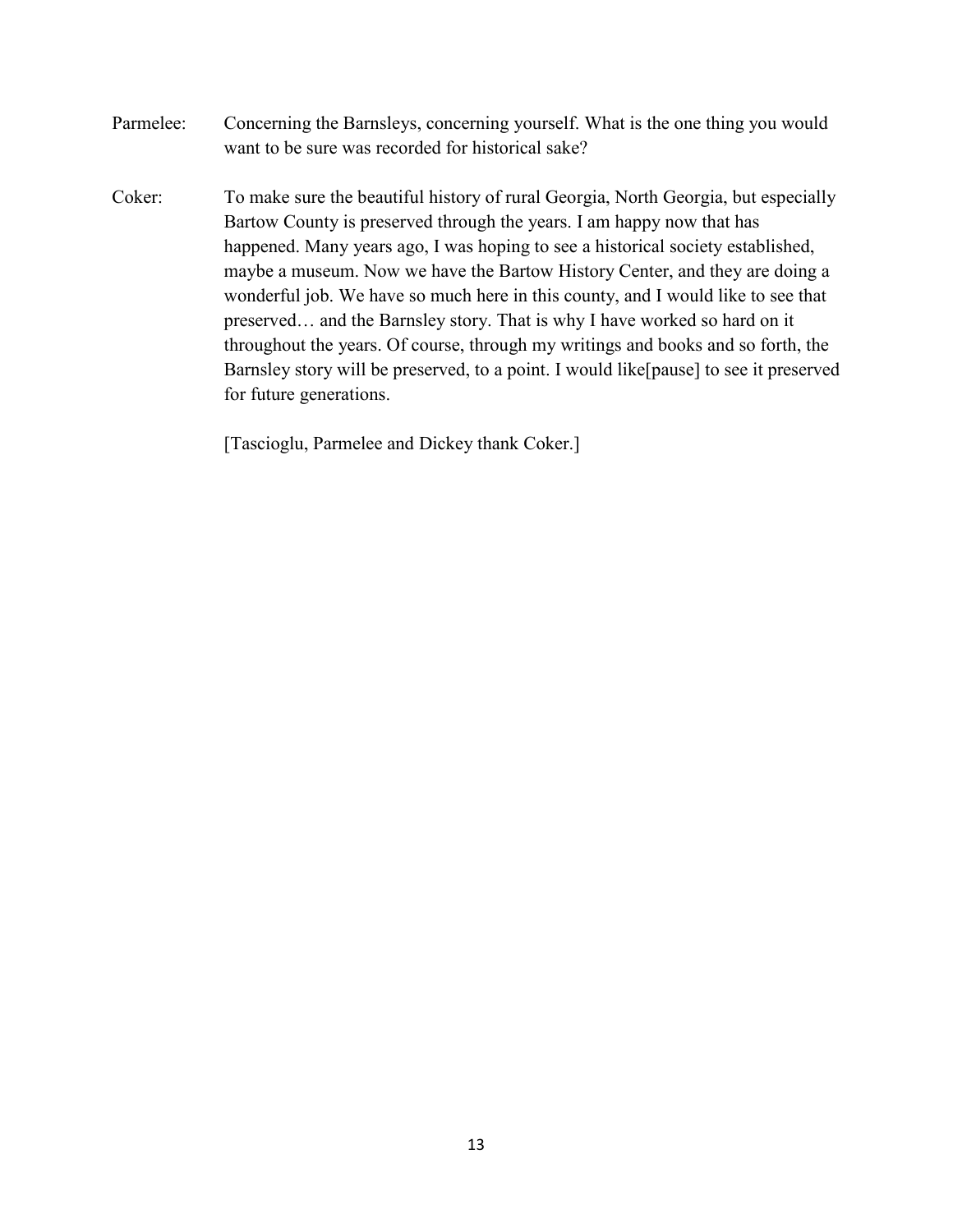## **Index**

100<sup>th</sup> anniversary: 11 1800s: 6 1805: 4 1828: 7 1844: 7 1845: 8-9 1847-48: 9 1850: 9 1861: 9 1897: 8 1906: 8 1942: 5 1988: 5, 8, 11 1990: 5 2005: 6 Acres: 3, 5-6 Adairsville: 1-2, 4, 9-11 Addy: 5,8-11 Addie Saylor: 8 Aluminum: 8 America(n): 4, 7-8 Amenities: 4-6 Antebellum: 7 Artifacts: 2-3 Atlanta: 3 Attorneys: 5 Auction: 2-3, 5, 11 Author: 3 Aunt: 2 Bartow History Center: 11 Barnsley/Barnsley Museum: 1-4, 7-10 Barnsley (surname)/ Barnsley. Godfrey: 2-11 Baron: 8 Bauxite: 8 Bible: 9 Blood: 2, 5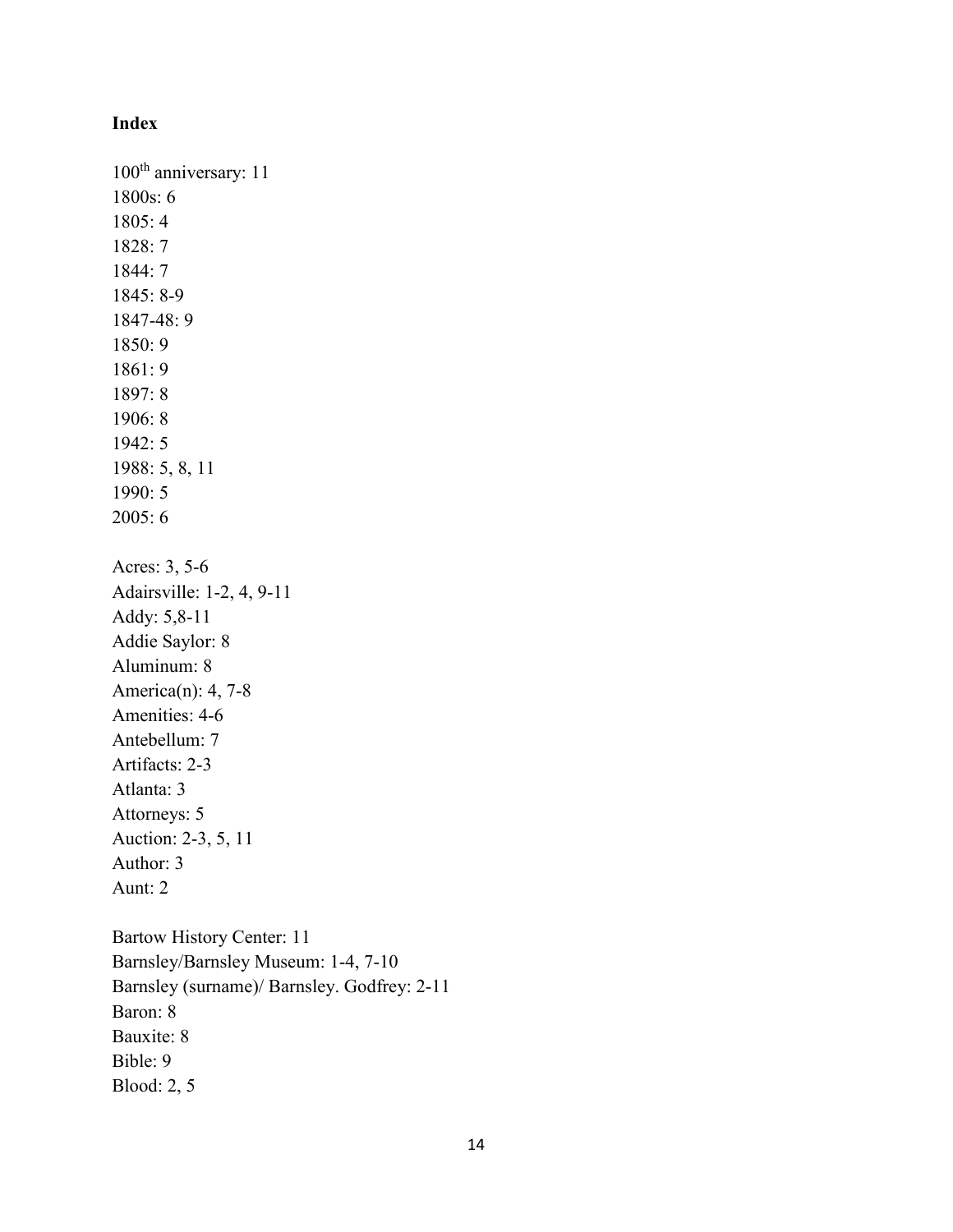Bootleg whiskey: 4 Bottle washer: 3 Boxwood partier: 3, 6 Boy: 2, 10 Bricks: Buildings: 5-6 Business: 4-7, 10 Carolinas: 3 Castle: 4, 7 Chattanooga: 9, 11 Cass County: 9 Carpet/carpet industry: 10 Charles Wallace Howard: 3 Charm: 6 Cherokee: 3,9 Cherokee Land Lottery/land lottery: 3, 5, 9 Chemist: 8 Chenille: 10 Child/Children: 2, 7-8 China: 7 Civil War: 3-5, 7-8 Clay shooting/shooting clay: 4, 6 Collect/collecting/collected: 2-3, 5 Confederates: 11 Conservation(ist): 6 Corporate: 6 Cottage: 6, 10 Cotton: 4, 10 Covington, GA: 2 Depressions: 9 Disaster: 8-9 Ditch digger: 3 Doctor: 7 Dream(s): 4, 6-7, 9 Empire: 3-4 England: 4, 10 Estate: 3-10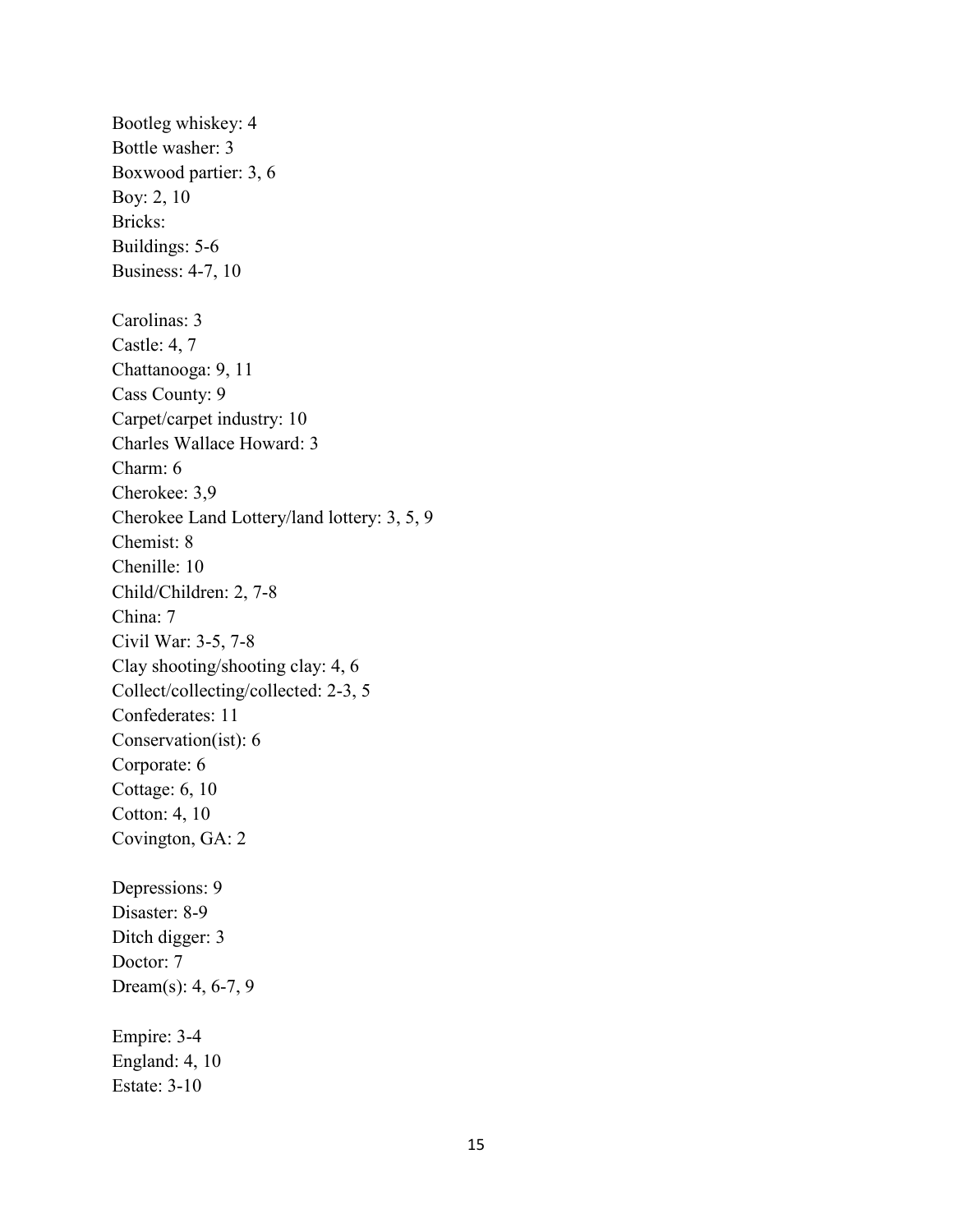Family: 1-5, 7-10 Farm: 6 Father/grandfather/etc.: 1-3, 9 Fireside: 2 Friends: 3 Fruit flies: 10

Gardens (in the general sense): 3, 5-6, 9-10 Georgia: 1-6, 11 General, The (from the Great Locomotive Chase): 11 Generation(s):1-2, 4-5, 9-11 General James B. McPherson: 7-9 General Sherman's Army of the Cumberland: 8 Golf: 6 Great Locomotive Chase: 11 Government: 3 Guests: 2-4

Henry William Stiles: 3 Heirloom: 2-3 Historian: 2-3 Historic: 2, 6-7, 11 Horseback: 6 Horticulturist: 5 Hubertus Fugger, Prince: 5-6 Hunting: 6

Indian: 3-4 Invasion: 9 Investors: 6

Joe Ed: 11 Julia Godfrey (wife of Godfrey Barnsley): 4, 6-7, 9 Julian Saul: 6

Kingston, GA: 3, 9-10 Kitchen: 10 K.O. Dugan: 8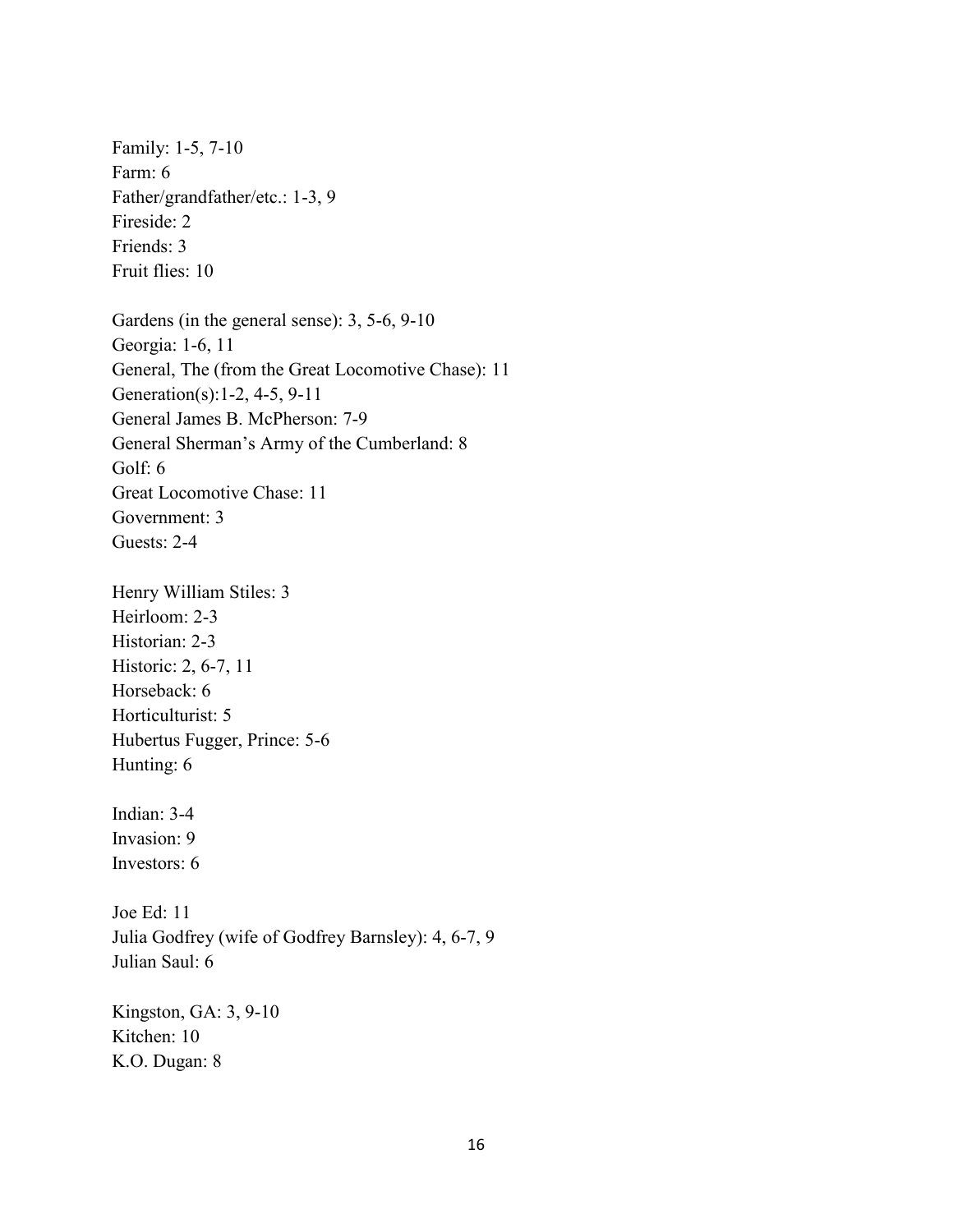Land(s): 3-8, 11 Lowlands: 3 Lung ailment: 7 Manor: 10 McPherson, James B. (Union General): 7-9 Michigan: 2 Mining: 8 Mother/grandmother/etc.: 1,2,5,8 Morrow, Payton: 2-3 Mountains: 3 Mosquito: 7 Murder: 4 Museum(s): 1, 3-4, 11 Newton Country: 2 New Georgian Hall: 6 New Orleans: 7 Orchards: 9-10 Pastime: 2 Peach: 9-10 Pennsylvania: 5, 8 Phenomenon: 11 Plantation: 4 Plants: 5-9 Poultry: 5, 11 Preston (Son of Addy and Chemist): 8, 10 Prince Hubertus Fugger: 5-6 Prize fighter/fighting: 4, 8 Railroads: 7 Rare: 4, 10 Reconstruction (time period/era): 8 Redwoods: 9 Resort: 3-4, 6 Routine: 3